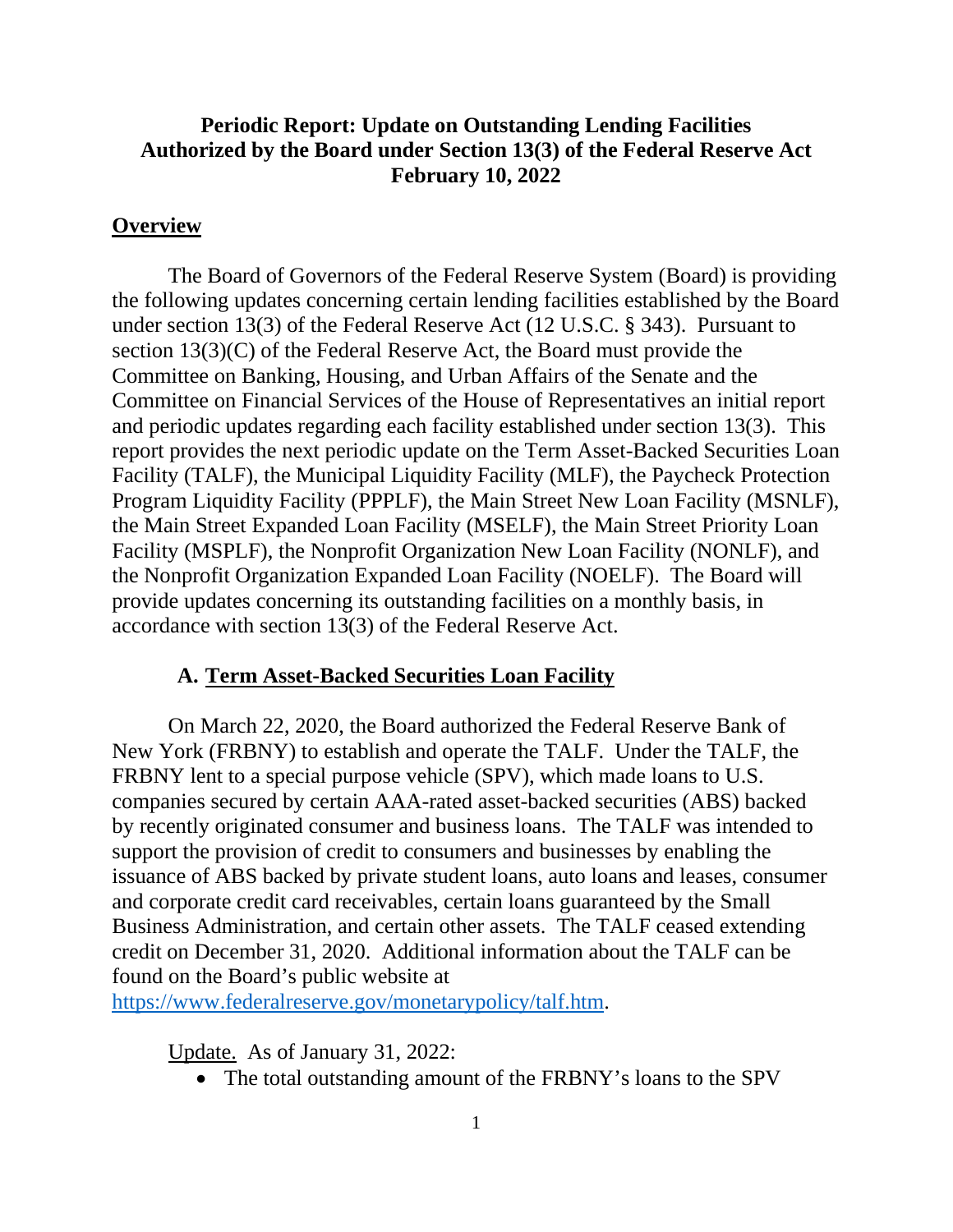under the TALF was \$[1](#page-1-0),344,681,957.<sup>1</sup>

- The total outstanding amount of loans made by the SPV to eligible borrowers was \$1,291,056,450.
- The total value of the collateral pledged to secure the FRBNY's loans to the SPV was \$[2](#page-1-1),746,868,567.<sup>2</sup>
- The total value of the collateral pledged to secure the SPV's loans to eligible borrowers was \$1,494,9[3](#page-1-2)5,986.<sup>3</sup>
- The total amount of interest, fees, and other revenue received by the SPV with respect to the TALF, reported on an accrual basis, was \$44,897,179.
- The total amount of interest, fees, and other revenue or items of value received by the FRBNY, reported on an accrual basis, was \$3,991,159.
- As described in the Board's initial report to Congress regarding the TALF, the TALF includes features that are intended to mitigate risk to the Federal Reserve. The Board continues to expect that the TALF will not result in losses to the Federal Reserve.

Additional transaction-specific disclosures regarding the TALF may be found in the attached spreadsheet (Spreadsheet A).[4](#page-1-3)

# **B. Municipal Liquidity Facility**

On April 8, 2020, the Board authorized the establishment of the MLF. The MLF was intended to support lending to state, city, and county governments, certain multistate entities, and other issuers of municipal securities. The Board authorized the FRBNY to operate the MLF. The MLF ceased purchasing eligible notes on December 31, 2020. Additional information about the MLF can be found on the Board's public website at

[https://www.federalreserve.gov/monetarypolicy/muni.htm.](https://www.federalreserve.gov/monetarypolicy/muni.htm)

<span id="page-1-0"></span><sup>&</sup>lt;sup>1</sup> Loans were extended to the SPV by the FRBNY on the loan closing date.

<span id="page-1-1"></span> $2$  Includes \$1.4 billion equity investment from the Department of the Treasury and interest earned thereon.

<span id="page-1-2"></span> $3$  Reflects the estimated market value of the collateral, based on information from third-party vendors.

<span id="page-1-3"></span><sup>&</sup>lt;sup>4</sup> Transaction-specific disclosures regarding the TALF include the material investors identified to the Board by TALF agents on or before the as-of date. This information may be updated in future reports should the Board receive revised material investor information.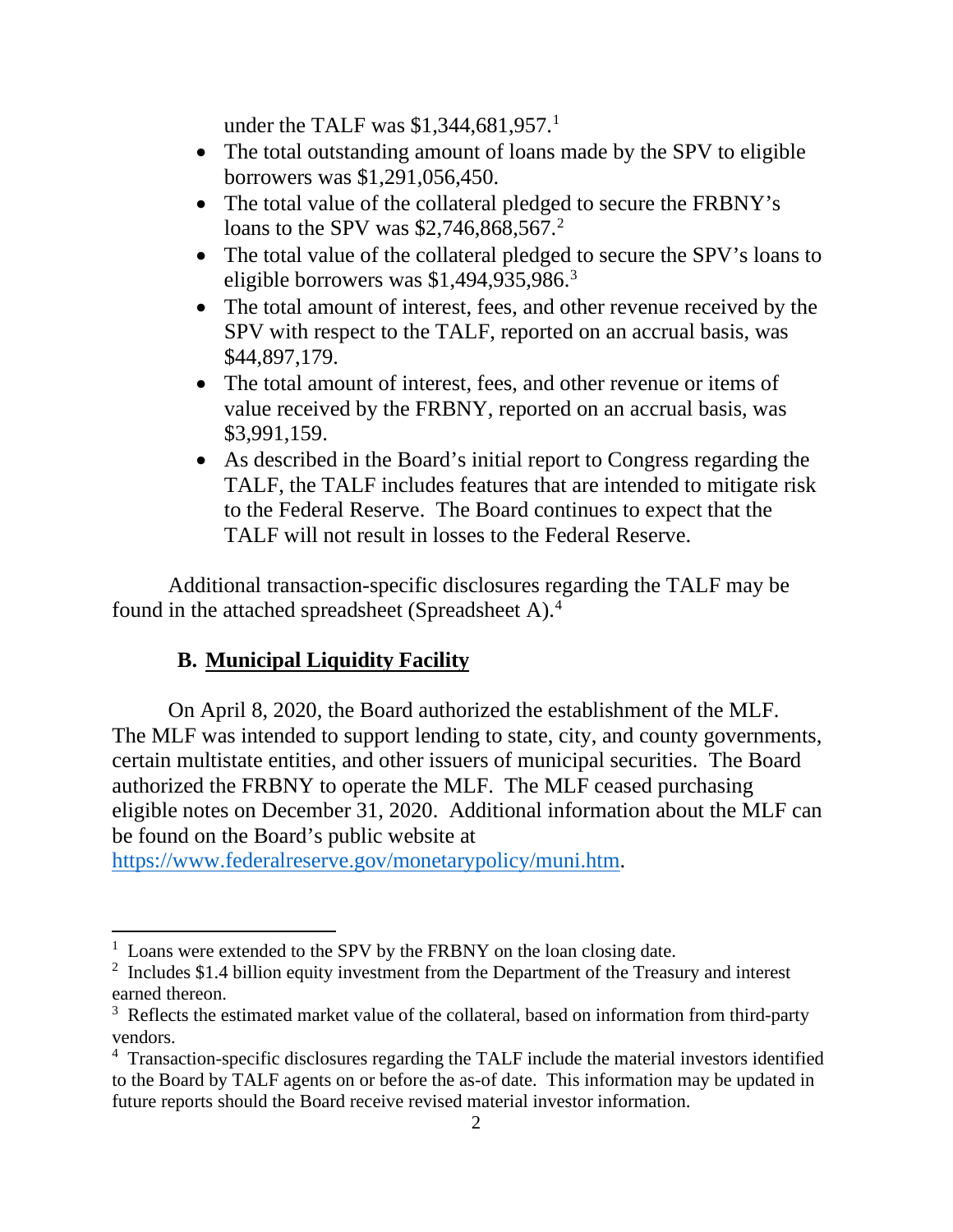Update. As of January 31, 2022:

- The total outstanding amount of the FRBNY's loans to the SPV was \$4,131,090,000. [5](#page-2-0)
- The total outstanding amount of the notes held by the SPV was \$3,358,000,000.
- The total value of the collateral pledged to secure the FRBNY's loans to the SPV was \$8,503,783,241.<sup>[6](#page-2-1)</sup>
- The total amount of interest, fees, and other revenue received by the SPV with respect to the MLF, reported on an accrual basis, was \$156,473,642.
- The total amount of interest, fees, and other revenue or items of value received by the FRBNY, reported on an accrual basis, was \$6,540,935.
- As described in the Board's initial report to Congress regarding the MLF, the MLF includes features that are intended to mitigate risk to the Federal Reserve. The Board continues to expect that the MLF will not result in losses to the Federal Reserve.

Additional transaction-specific disclosures regarding the MLF may be found in the attached spreadsheet (Spreadsheet B).

# **C. Paycheck Protection Program Liquidity Facility**

On April 8, 2020, the Board authorized each of the 12 Federal Reserve Banks to establish and operate the PPPLF. The PPPLF offered a source of liquidity to financial institution lenders that lend to small businesses through the Small Business Administration's Paycheck Protection Program. The PPPLF ceased extending credit on July 30, 2021. Additional information about the PPPLF can be found on the Board's public website at [https://www.federalreserve.gov/monetarypolicy/ppplf.htm.](https://www.federalreserve.gov/monetarypolicy/ppplf.htm)

Update. As of January 31, 2022:

- The total outstanding amount of all advances under the PPPLF was \$29,804,734,098.
- The total value of the collateral pledged to secure outstanding

<span id="page-2-0"></span><sup>&</sup>lt;sup>5</sup> Loans were extended to the SPV by the FRBNY on the basis of settled note purchase transactions.

<span id="page-2-1"></span><sup>&</sup>lt;sup>6</sup> Includes \$4.2 billion equity investment from the Department of the Treasury and interest earned thereon.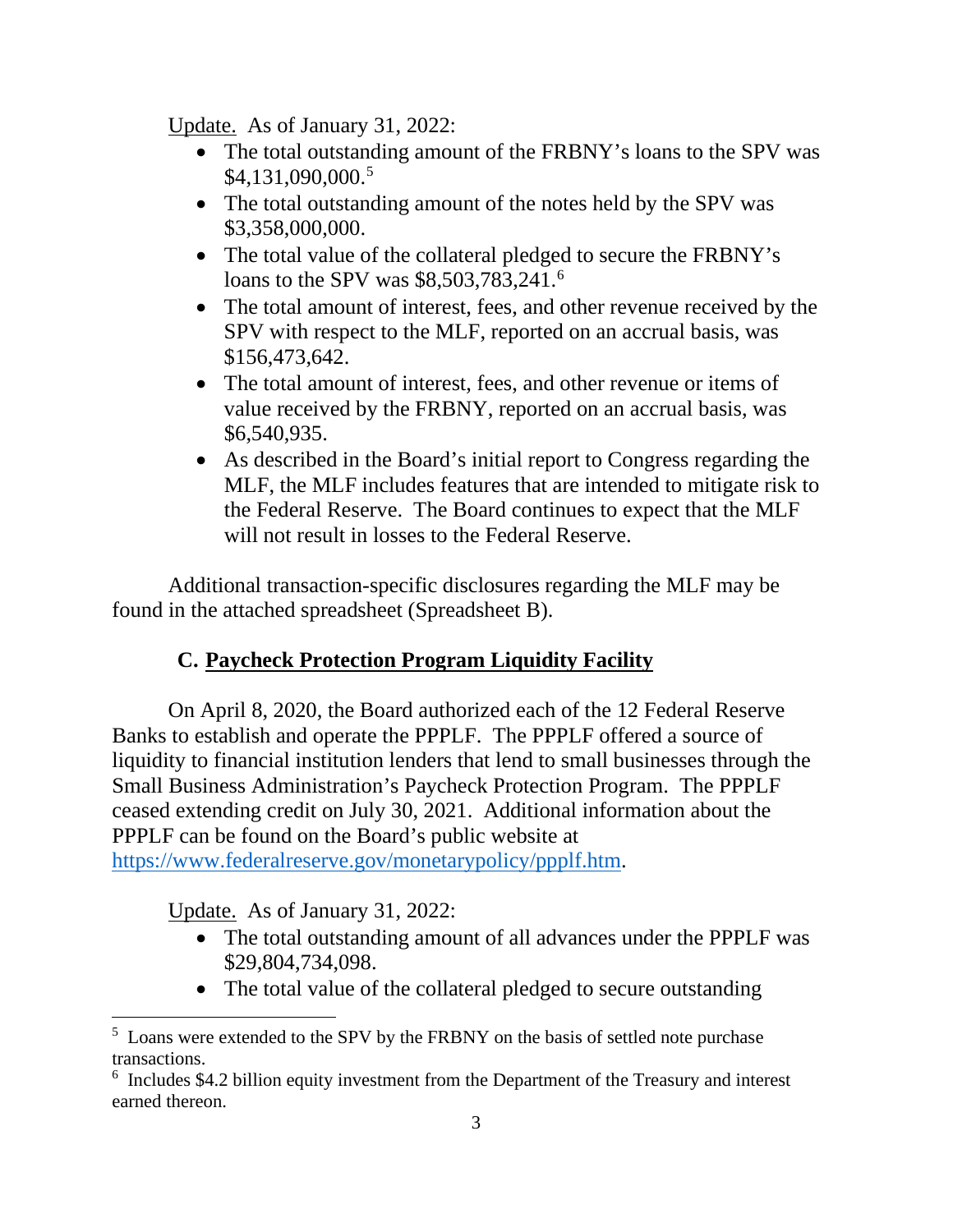advances was \$29,804,734,098.

- The amount of interest, fees, and other revenue or items of value received under the facility, reported on an accrual basis, was \$373,059,573.
- As described in the Board's initial report to Congress regarding the PPPLF, the PPPLF includes features that are intended to mitigate risk to the Federal Reserve. The Board continues to expect that the PPPLF will not result in losses to the Federal Reserve.

Additional transaction-specific disclosures regarding the PPPLF may be found in the attached spreadsheet (Spreadsheet C).

## **D. Main Street Lending Program**

The Board authorized a Main Street Lending Program (MSLP) to support lending to small and medium-sized businesses and nonprofit organizations that were in sound financial condition before the onset of the COVID-19 pandemic. The MSLP includes five facilities: the MSNLF, MSELF, MSPLF, NONLF, and NOELF. The Federal Reserve Bank of Boston (FRBB) established one SPV to manage and operate all five facilities. The MSLP ceased purchasing participations in eligible loans on January 8, 2021.

This periodic update provides aggregate information about the MSLP. Additional information about the MSLP can be found on the Board's public website at [https://www.federalreserve.gov/monetarypolicy/mainstreetlending.htm.](https://www.federalreserve.gov/monetarypolicy/mainstreetlending.htm)

Update. As of January 31, 2022:

- The total outstanding amount of the FRBB's loans to the SPV under the MSLP was \$15,010,828,40[7](#page-3-0).<sup>7</sup>
- The total value of the collateral pledged to secure the FRBB's loans to the SPV was \$29,24[8](#page-3-1),062,478.<sup>8</sup>

<span id="page-3-0"></span> $7$  Loans were extended to the SPV by the FRBB on the basis of settled transactions.

<span id="page-3-1"></span><sup>&</sup>lt;sup>8</sup> Includes the principal amount outstanding of participations, net of allowance, purchased under the MSNLF in the amount of \$1,850,643,003; purchased under the MSELF in the amount of \$1,354,882,612; purchased under the MSPLF in the amount of \$10,015,532,194; and purchased under the NONLF in the amount of \$15,705,423. No participations were purchased under the NOELF. Also includes equity investment from the Department of the Treasury and related reinvestment earnings of \$15,690,105,406; cash and cash equivalents of \$276,362,619; and interest and other receivables of \$44,831,221. The total collateral value reflects the inclusion of